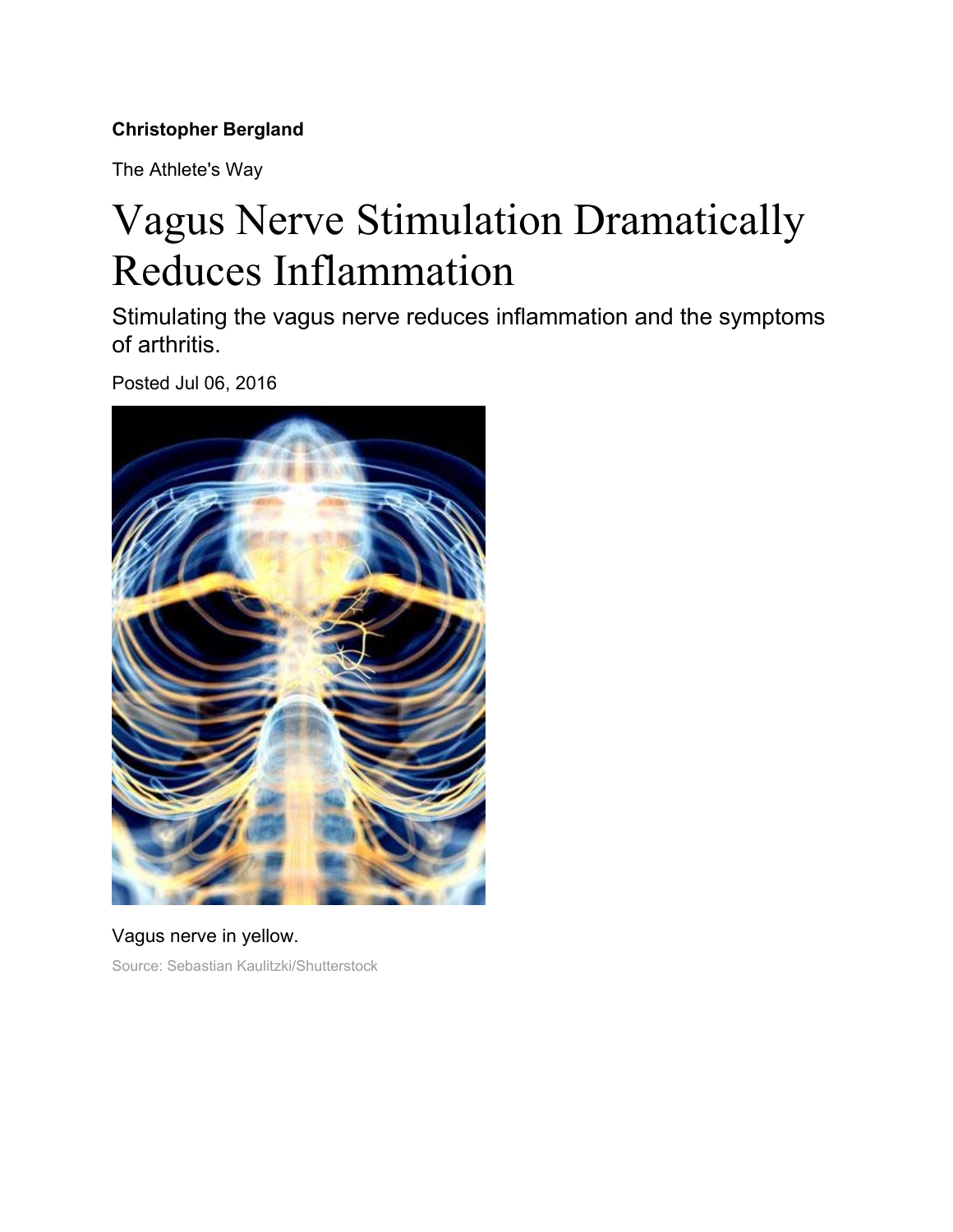Inflammatory responses play a central role in the development and persistence of many diseases and can lead to debilitating chronic pain. In many cases, inflammation is your body's response to stress. Therefore, reducing "fight-or-flight" responses in the nervous system and lowering biological markers for stress can also reduce inflammation.

Typically, doctors prescribe medications to combat inflammation. However, there's growing evidence that another way to combat inflammation is by engaging the vagus nerve and improving "vagal tone." This can be achieved through daily habits such as yoga and meditation—or in more extreme cases of inflammation, such as rheumatoid arthritis (RA)—by using an implanted device for vagus nerve stimulation (VNS).

The vagus nerve is known as the "wandering nerve" because it has multiple branches that diverge from two thick stems rooted in the cerebellum and brainstem that wander to the lowest viscera of your abdomen touching your heart and most major organs along the way. Vagus means "wandering" in Latin. The words vagabond, vague, and vagrant are all derived from the same Latin root.

In 1921, a German physiologist named Otto Loewi discovered that stimulating the vagus nerve caused a reduction in heart rate by triggering the release of a substance he coined *Vagusstoff* (German for "Vagus Substance"). The "vagus substance" was later identified as acetylcholine and became the first neurotransmitter ever identified by scientists.

Vagusstoff (acetylcholine) is like a tranquilizer that you can self-administer simply by taking a few deep breaths with long exhales. Consciously tapping into the power of your vagus nerve can create a state of inner-calm while taming your inflammation reflex.

The vagus nerve is the prime component of the parasympathetic nervous system which regulates the "rest-and-digest" or "tend-and-befriend" responses. On the flip side, to maintain homeostasis, the sympathetic nervous system drives the "fight-or-flight" response.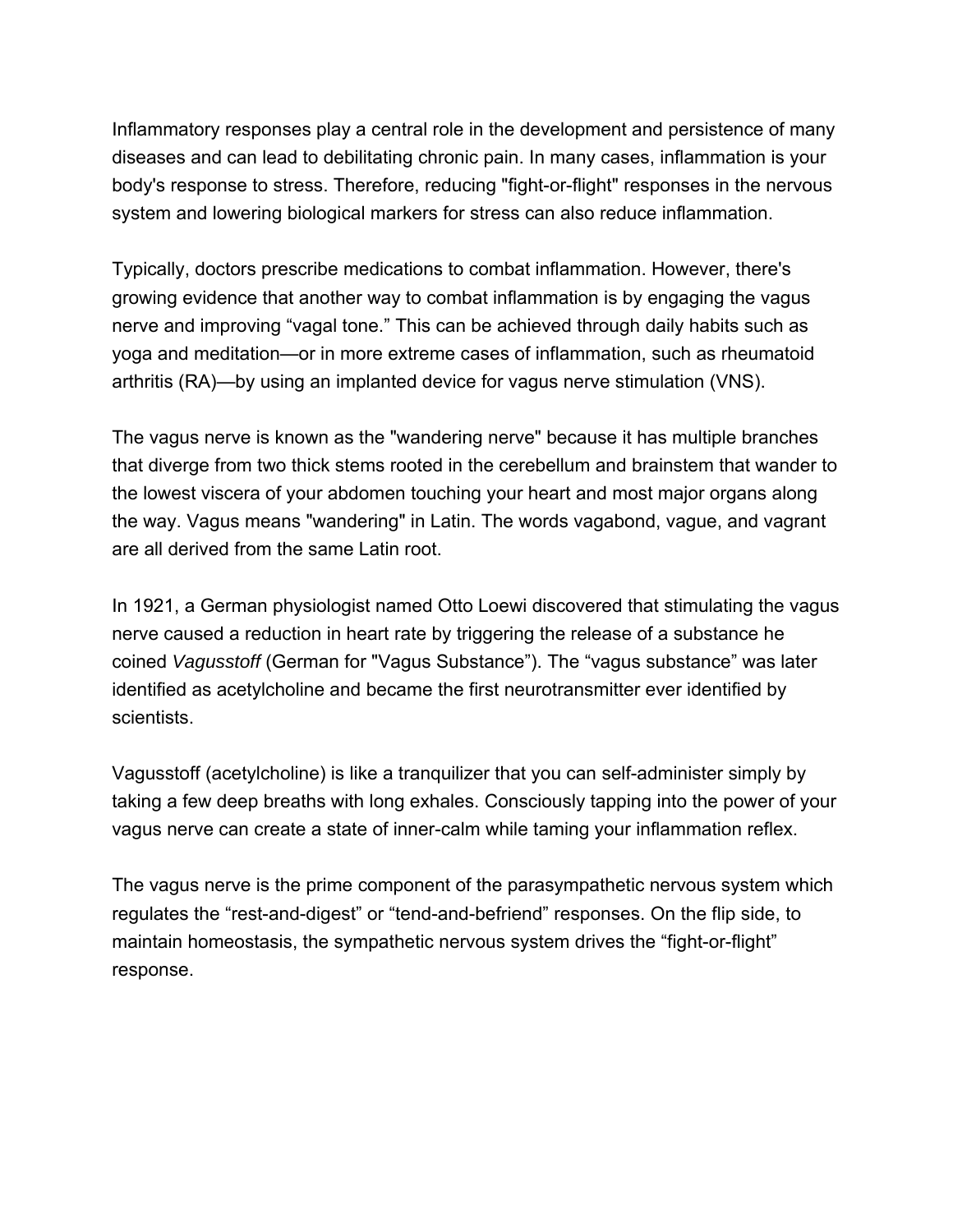#### *Healthy Vagal Tone Is Part of a Feedback Loop Linked to Positive Emotions*

Healthy vagal tone is indicated by a slight increase of heart rate when you inhale, and a decrease of heart rate when you exhale. Deep diaphragmatic breathing—with a long, slow exhale—is key to stimulating the vagus nerve and slowing heart rate and blood pressure, especially in times of performance anxiety.



#### Early anatomical drawing of the vagus nerve.

Source: Wellcome Library/Public Domain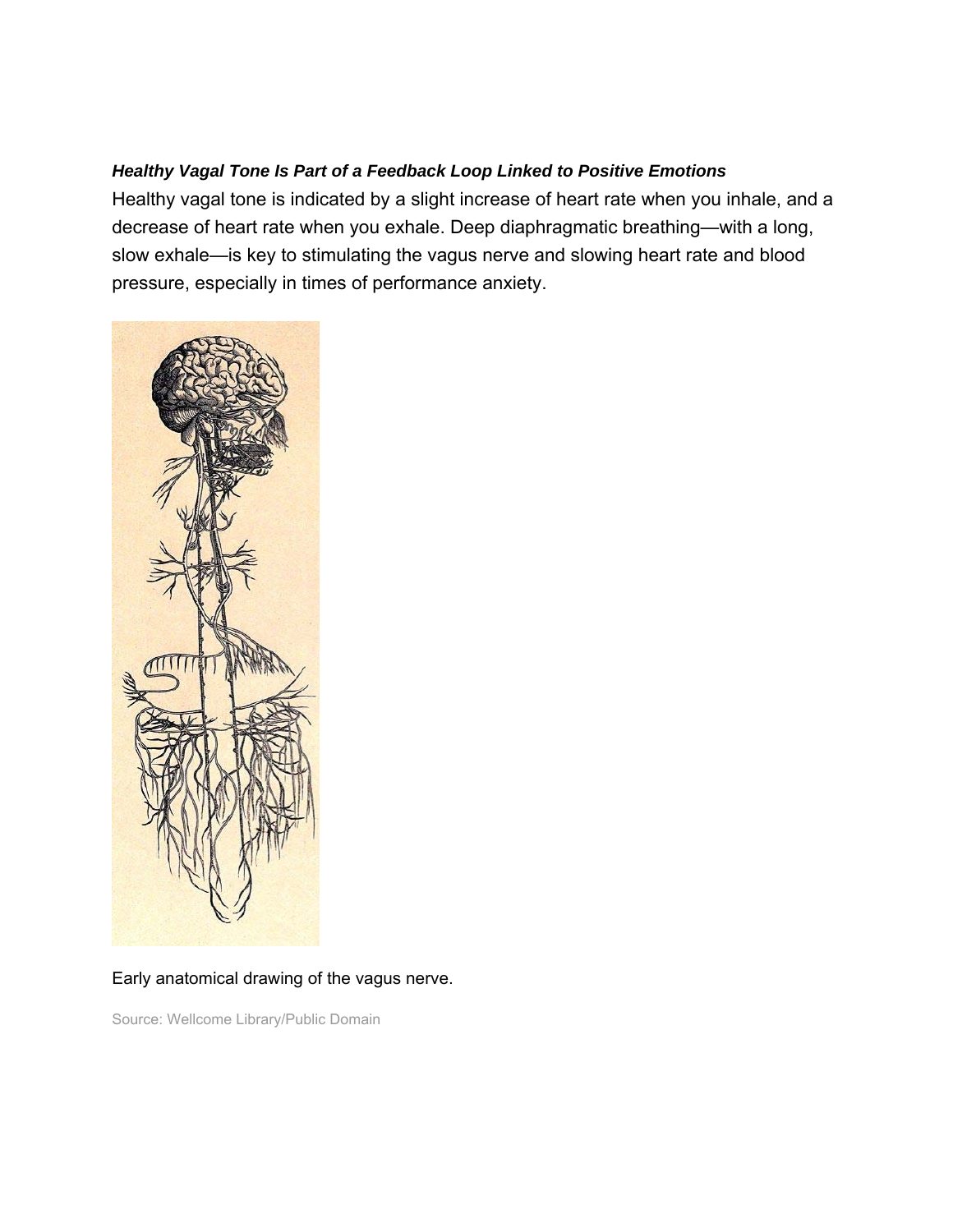A higher vagal tone index is linked to physical and psychological well-being. Conversely, a low vagal tone index is associated with inflammation, depression, negative moods, loneliness, heart attacks, and stroke.

A 2010 study, "How Positive Emotions Build Physical Health: Perceived Positive Social Connections Account for the Upward Spiral Between Positive Emotions and Vagal Tone," was published in *Psychological Science.* For this research, Barbara Fredrickson and Bethany Kok of the University of North Carolina at Chapel Hill honed in on the vagus nerve and discovered that a high vagal tone index was part of a feedback loop between positive emotions, physical health, and positive social connections.

Their research suggests that positive emotions, robust social connections, and physical health influence one another in a self-sustaining upward spiral dynamic and feedback loop that scientists are just beginning to understand.

For this experiment, Frederickson and Kok used a Loving-Kindness Meditation (LKM) technique to help participants become better at self-generating positive emotions. However, they also found that simply reflecting on positive social connections and working to improve close-knit human bonds also caused improvements in vagal tone.

 In 2014, I wrote a *Psychology Today* blog post, "How Does the Vagus Nerve Convey Gut Instincts to the Brain?" based on findings by researchers in Switzerland who identified how the vagus nerve conveys "gut feelings" of anxiety and fear to the brain. Clinical and experimental studies indicate that stress and depression are associated with the up-regulation of the immune system, including increased production of proinflammatory cytokines.

When administered to patients or laboratory animals, cytokines have been found to induce typical symptoms of depression. Therefore some cases of low mood, low energy, and lack of motivation may be due to elevated levels of cytokine proteins.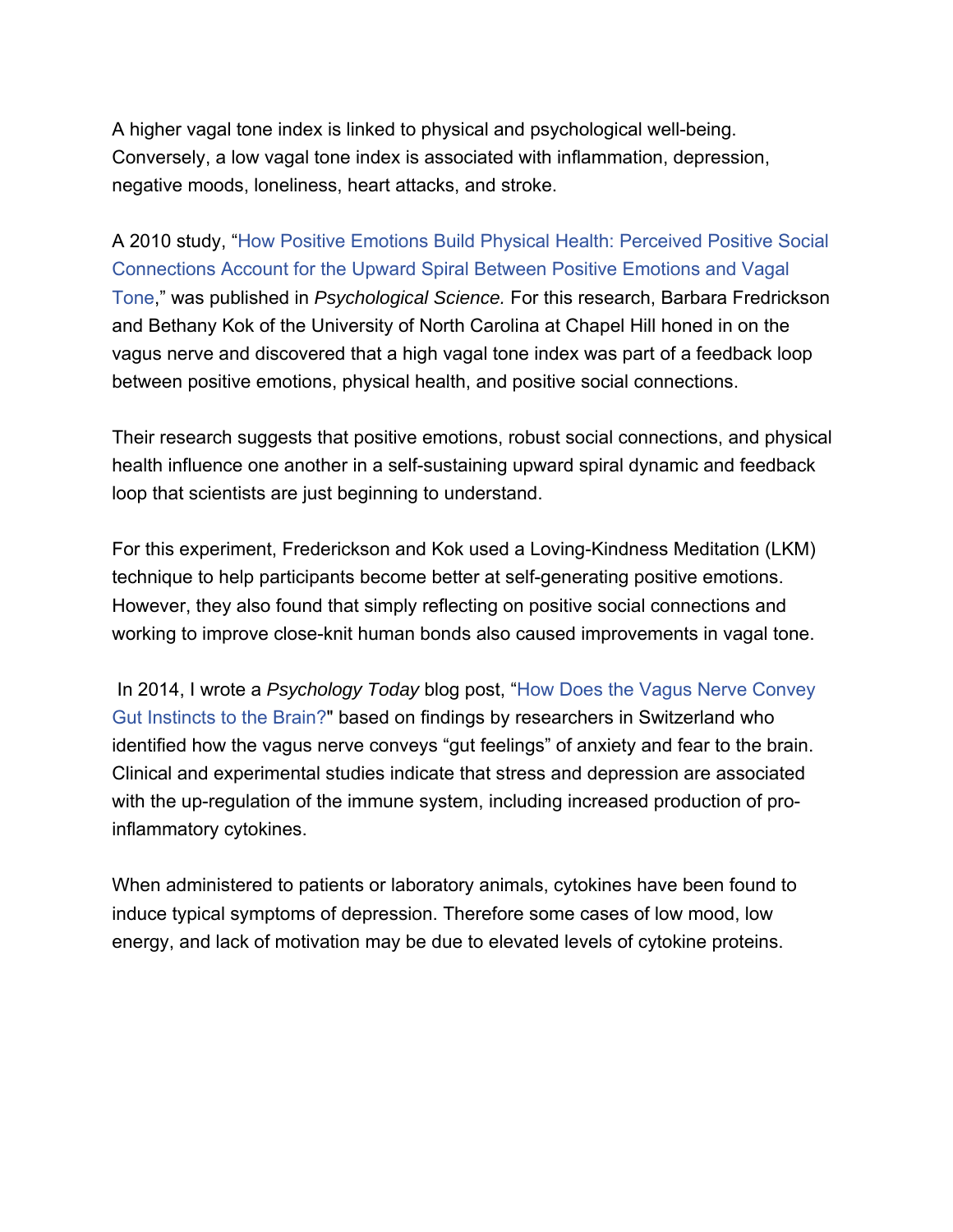Vagus Nerve Stimulation (VNS) Dramatically Reduces Arthritic Inflammation



Recently, an international team of researchers from Amsterdam and the United States conducted a clinical trial which demonstrates that stimulating the vagus nerve with a small implanted device significantly reduced inflammation and improved outcomes for patients with rheumatoid arthritis by inhibiting cytokine production.

RA is a chronic inflammatory disease that affects approximately 1.3 million people in the United States and costs tens of billions of dollars to treat each year, according to the researchers.

The neuroscientists and immunology experts involved in this study used state-of-the-art technology to map the neural circuitry that regulates inflammation. In one circuit termed "the inflammatory reflex"—action potentials transmitted in the vagus nerve inhibit the production of pro-inflammatory cytokines.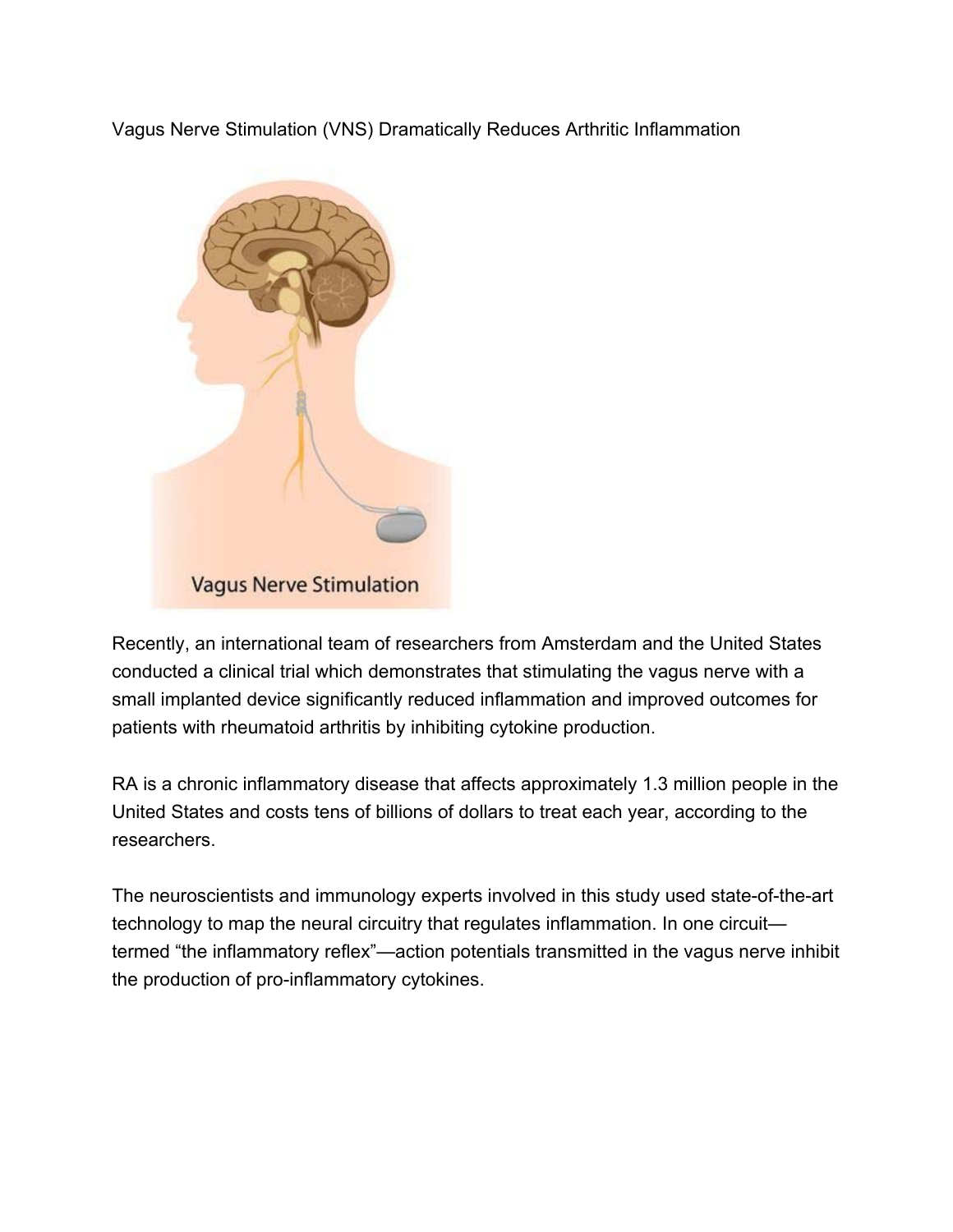The July 2016 study, "Vagus Nerve Stimulation Inhibits Cytokine Production and Attenuates Disease Severity in Rheumatoid Arthritis," appears online in the *Proceedings of the National Academy of Sciences* (PNAS) and will be published in an upcoming print issue.

This is the first human study designed to reduce symptoms of rheumatoid arthritis by stimulating the vagus nerve with a small implanted device which triggered a chain reaction that reduced cytokine levels and inflammation. Although this study focused on rheumatoid arthritis, the trial's results may have implications for patients suffering from other inflammatory diseases, including Parkinson's, Crohn's, and Alzheimer's.

In a statement, Paul-Peter Tak, the international principal investigator and lead author of the paper from the Division of Clinical Immunology & Rheumatology of the Academic Medical Center at the University of Amsterdam, said,

"This is the first study to evaluate whether stimulating the inflammatory reflex directly with an implanted electronic device can treat RA in humans. We have previously shown that targeting the inflammatory reflex may reduce inflammation in animal models and in vitro models of RA . . . which might be relevant for other immune-mediated inflammatory diseases as well."

These findings suggest a new approach to fighting diseases that are currently treated with relatively expensive drugs that have a host of side effects. VNS gives healthcare providers a potentially more effective way to improve the lives of people suffering from chronic inflammatory diseases.

#### *Conclusion: VNS Is a Potent Drug-Free Alternative for Treating Inflammation*

In conclusion, co-author Kevin J. Tracey, president and CEO of the Feinstein Institute for Medical Research and the person who discovered the inflammatory reflex, said,

"This is a real breakthrough in our ability to help people suffering from inflammatory diseases. While we've previously studied animal models of inflammation, until now we had no proof that electrical stimulation of the vagus nerve can indeed inhibit cytokine production and reduce disease severity in humans. I believe this study will change the way we see modern medicine, helping us understand that our nerves can, with a little help, make the drugs that we need to help our body heal itself."